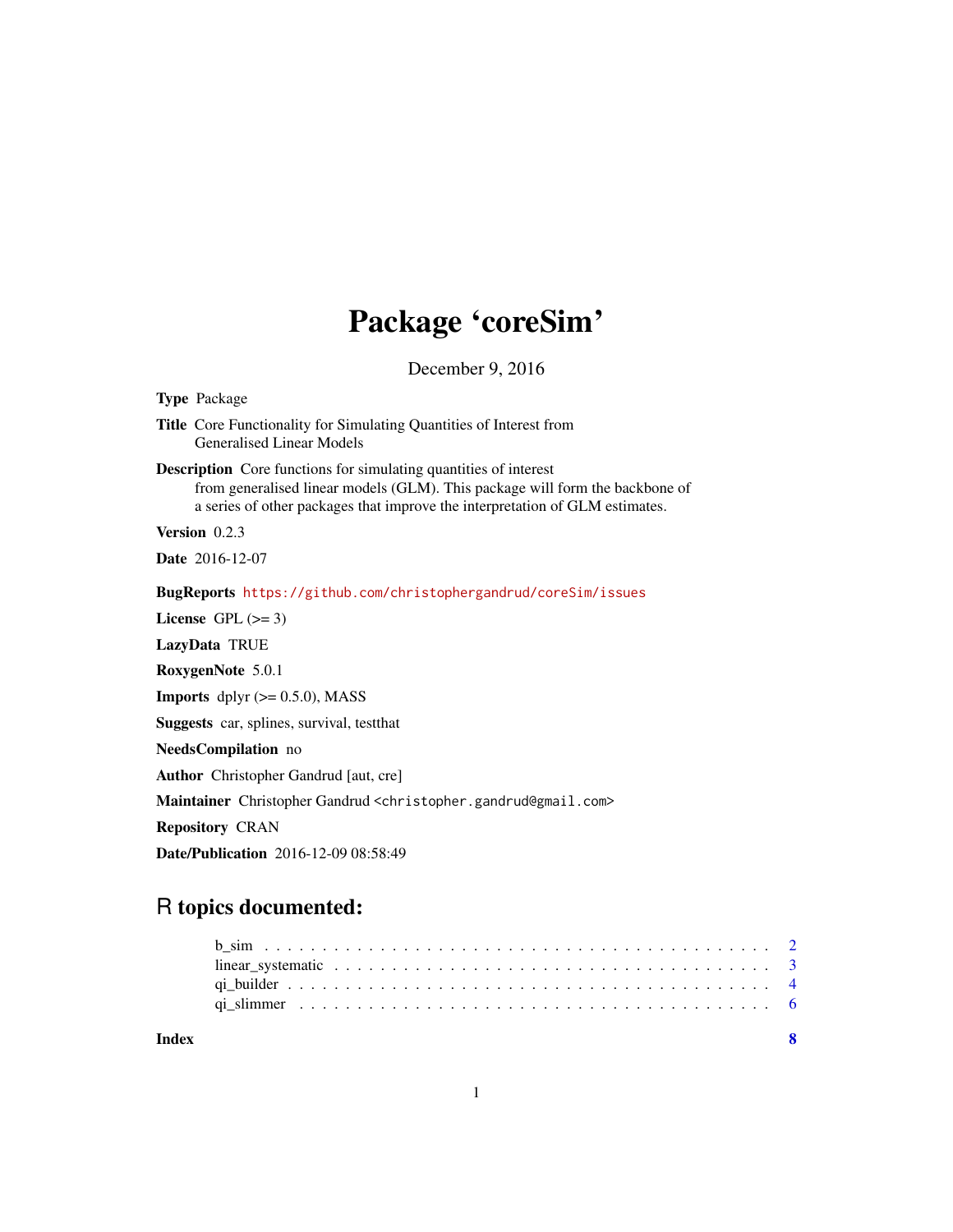<span id="page-1-1"></span><span id="page-1-0"></span>

# Description

Simulate coefficients from a GLM by making draws from the multivariate normal distribution

## Usage

b\_sim(obj, mu, Sigma, nsim = 1000)

# Arguments

| obi   | a fitted model object.                                                                                                                                                                                                           |
|-------|----------------------------------------------------------------------------------------------------------------------------------------------------------------------------------------------------------------------------------|
| mu    | an optional vector giving the means of the variables. If obj is supplied then mu<br>is ignored.                                                                                                                                  |
| Sigma | an optional positive-definite symmetric matrix specifying the covariance matrix<br>of the variables. If obj is supplied then Sigma is ignored. If your model includes<br>an intercept, this should be given the name intercept_. |
| nsim  | number of simulations to draw.                                                                                                                                                                                                   |

# Value

A data frame of simulated coefficients from obj.

```
library(car)
# Estimate model
m1 <- lm(prestige \sim education + type, data = Prestige)
# Create fitted values
prestige_sims <- b_sim(m1)
# Manually supply coefficient means and covariance matrix
coefs <- coef(m1)
vcov_matrix <- vcov(m1)
prestige_sims_manual <- b_sim(mu = coefs, Sigma = vcov_matrix)
```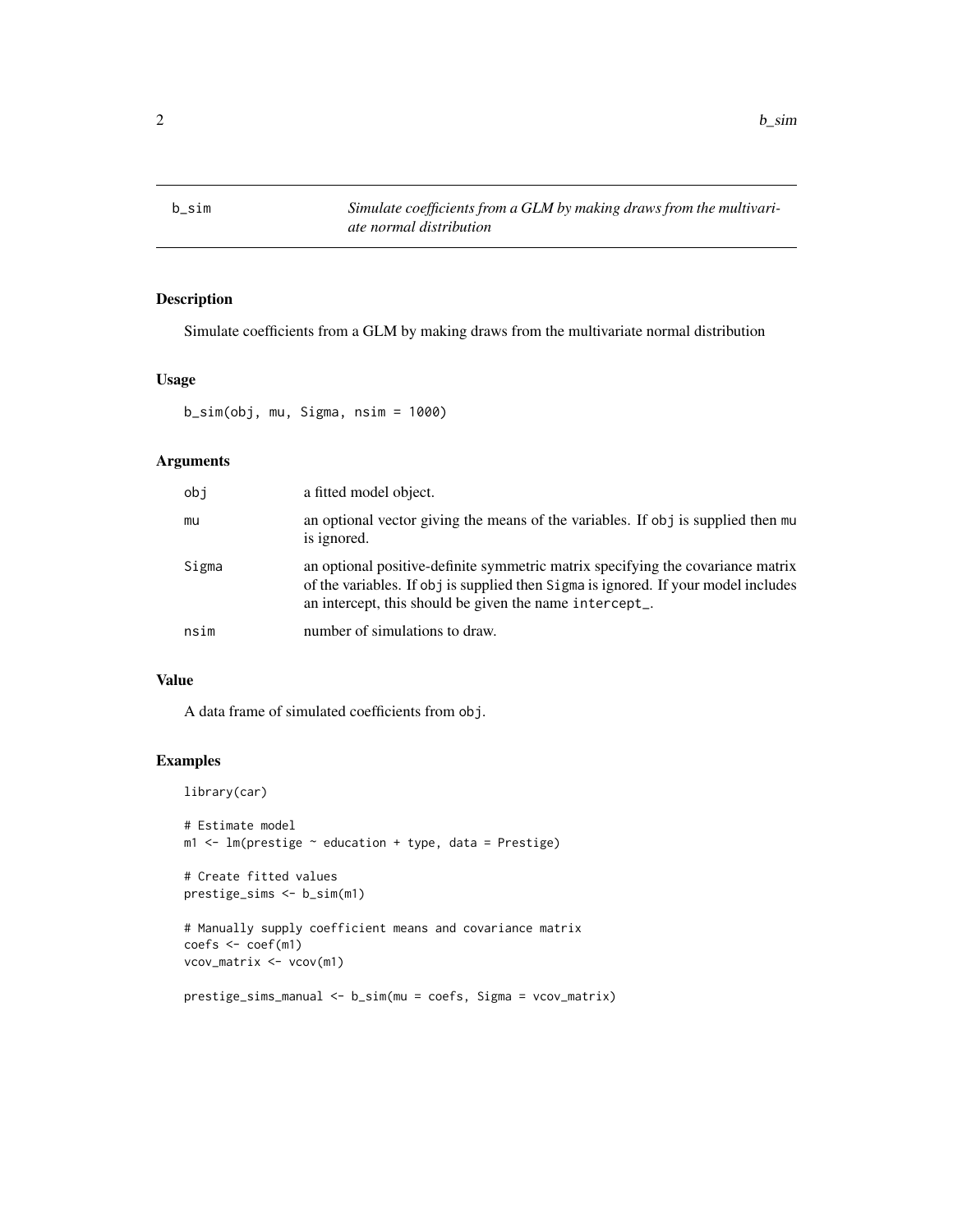<span id="page-2-1"></span><span id="page-2-0"></span>linear\_systematic *Find the systematic component in the linear form for fitted values in*

# *across each simulation (note: largely for internal use by* [qi\\_builder](#page-3-1)*)*

#### Description

Find the systematic component in the linear form for fitted values in across each simulation (note: largely for internal use by [qi\\_builder](#page-3-1))

#### Usage

linear\_systematic(b\_sims, newdata, inc\_intercept = TRUE)

#### Arguments

| $b$ _sims     | a data frame created by <b>b_sim</b> of simulated coefficients.                 |
|---------------|---------------------------------------------------------------------------------|
| newdata       | a data frame of fitted values with column names corresponding to variable names |
|               | in b_sims. Variables in b_sim not present in newdata will be treated as fitted  |
|               | at 0. Interactions will automatically be found if they were entered into to the |
|               | model using the $\star$ operator.                                               |
| inc_intercept | logical whether to include the intercept in the lineary systematic component.   |

# Value

A data frame fitted values supplied in newdata and associated linear systematic component estimates for all simulationed coefficient estimates. The linear systematic components are included in a column named ls\_.

#### Source

King, Gary, Michael Tomz, and Jason Wittenberg. 2000. "Making the Most of Statistical Analyses: Improving Interpretation and Presentation." American Journal of Political Science 44(2): 341-55.

```
library(car)
```

```
# Estimate model
m1 <- lm(prestige \sim education + type, data = Prestige)
# Create fitted values
fitted_df \leq expand.grid(education = 6:16, typewc = 1)
# Simulate coefficients
m1_sims <- b_sim(m1, nsim = 1000)
# Find linear systematic component for fitted values
ls <- linear_systematic(b_sims = m1_sims, newdata = fitted_df)
```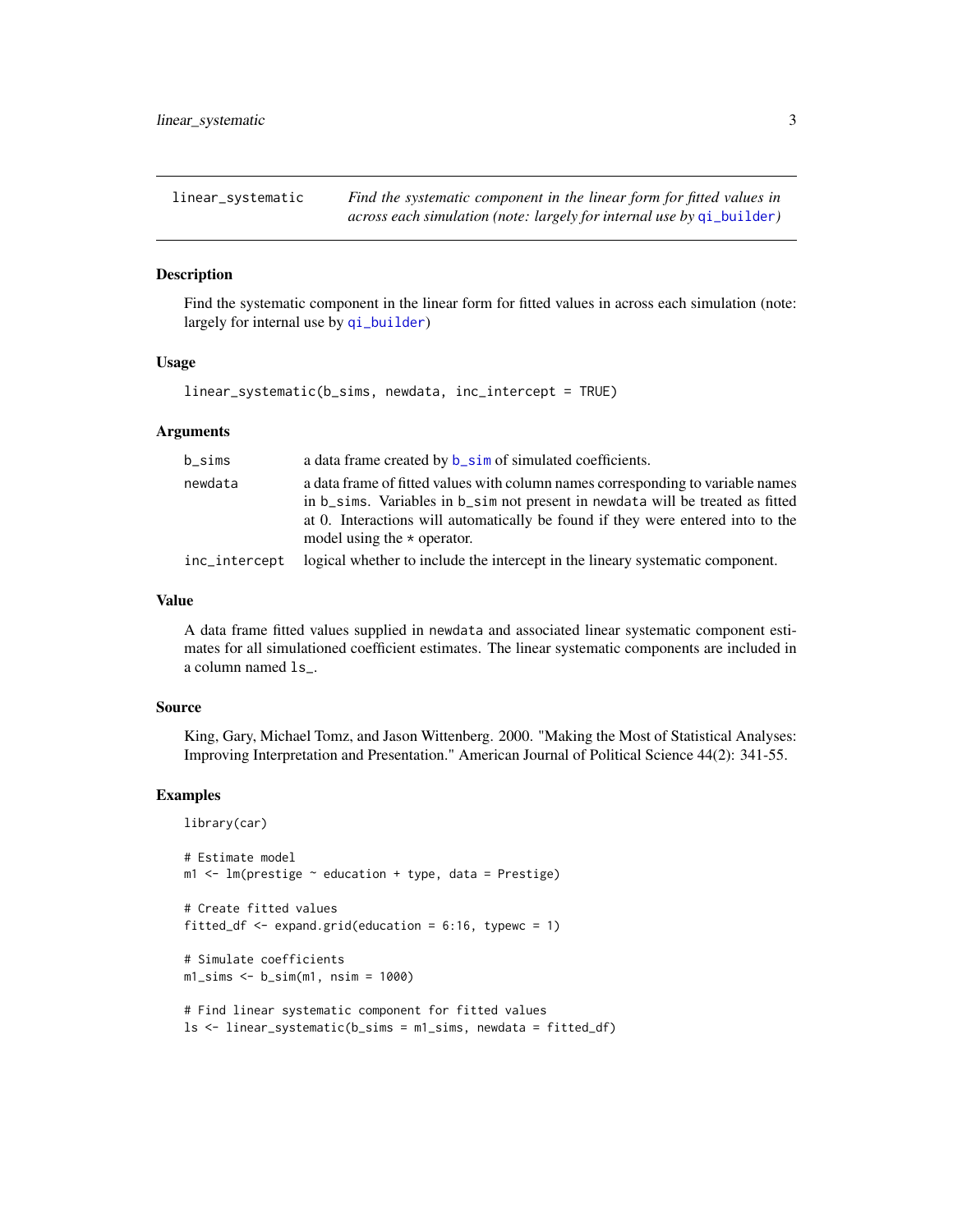# Description

Find quantities of interest from generalized linear models

# Usage

```
qi_builder(obj, newdata, FUN, ci = 0.95, nsim = 1000, slim = FALSE,
  large_computation = FALSE, original_order = FALSE, b_sims, mu, Sigma,
  verbase = TRUE, ...)
```
# Arguments

| obj               | a fitted model object from which to base coefficient simulations on.                                                                                                                                                                                                                                                                       |
|-------------------|--------------------------------------------------------------------------------------------------------------------------------------------------------------------------------------------------------------------------------------------------------------------------------------------------------------------------------------------|
| newdata           | an optional data frame of fitted values with column names corresponding to co-<br>efficient names in obj or mu/Sigma. Note that variables not included in newdata<br>will be fitted at 0. If missing then observations used to fit the model in obj will<br>be used.                                                                       |
| <b>FUN</b>        | a function for calculating how to find the quantity of interest from a vector of the<br>fitted linear systematic component. It must return a numeric vector. If missing<br>then a normal linear regression model is assumed and the predicted values are<br>returned (i.e. the fitted linear systematic component from linear_systematic). |
| ci                | the proportion of the central interval of the simulations to return. Must be in<br>$(0, 1]$ or equivalently $(0, 100]$ . Note: if ci = 1 then the full interval (i.e. 100<br>percent) is assumed.                                                                                                                                          |
| nsim              | number of simulations to draw.                                                                                                                                                                                                                                                                                                             |
| slim              | logical indicating whether to (if FALSE) return all simulations in the central in-<br>terval specified by ci for each fitted scenario or (if TRUE) just the minimum,<br>median, and maxium values. See qi_slimmer for more details.                                                                                                        |
| large_computation |                                                                                                                                                                                                                                                                                                                                            |
|                   | logical. If newdata is not supplied, whether to allow > 100000 simulated quan-<br>tities of interest to be found.                                                                                                                                                                                                                          |
|                   | original_order logical whether or not to keep the original scenario order when slim = TRUE.<br>Choosing FALSE can imporove computation time.                                                                                                                                                                                               |
| b_sims            | an optional data frame created by b_sim of simulated coefficients. Only used if<br>obj is not supplied.                                                                                                                                                                                                                                    |
| mu                | an optional vector giving the means of the variables. If obj or b_sims is supplied<br>then mu is ignored.                                                                                                                                                                                                                                  |
| Sigma             | an optional positive-definite symmetric matrix specifying the covariance matrix<br>of the variables. If obj is supplied then Sigma is ignored. If your model includes<br>an intercept, this should be given the name intercept_.                                                                                                           |
| verbose           | logical. Whether to include full set of messages or not.                                                                                                                                                                                                                                                                                   |
| .                 | arguments to passed to linear_systematic.                                                                                                                                                                                                                                                                                                  |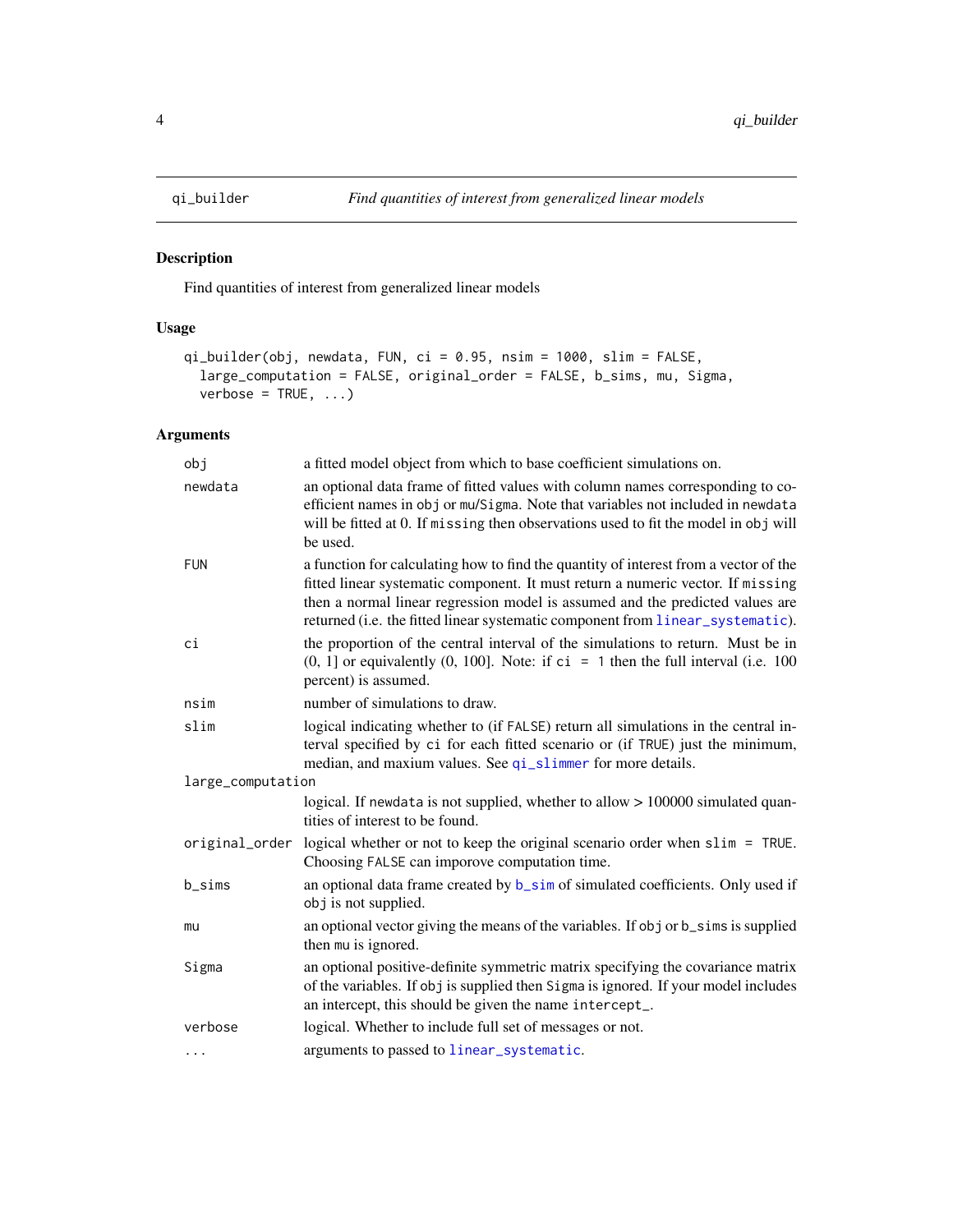#### qi\_builder 5

#### Value

If slimmer = FALSE a data frame of fitted values supplied in newdata and associated simulated quantities of interest for all simulations in the central interval specified by ci. The quantities of interest are in a column named qi\_.

If slimmer = TRUE a data frame of fitted values supplied in newdata and the minimum, median, and maximum values of the central interval specified by ci for each scenario are returned in three columns named qi\_min, qi\_median, and qi\_max, respectively.

```
library(car)
## Normal linear model
m1 <- lm(prestige \sim education + type, data = Prestige)
# Using observed data as scenarios
linear_qi_obs <- qi_builder(m1)
# Create fitted values
fitted_df_1 <- expand.grid(education = 6:16, typewc = 1)
linear_qi <- qi_builder(m1, newdata = fitted_df_1)
# Manually supply coefficient means and covariance matrix
coeffs < -coeff(m1)vcov_matrix <- vcov(m1)
linear_qi_custom_mu_Sigma <- qi_builder(mu = coefs, Sigma = vcov_matrix,
                                 newdata = fitted_df_1)
## Logistic regression
# Download data
URL <- 'http://www.ats.ucla.edu/stat/data/binary.csv'
Admission <- read.csv(URL)
Admission$rank <- as.factor(Admission$rank)
# Estimate model
m2 < - glm(admit \sim gre + gpa + rank, data = Admission, family = 'binomial')
# Specify fitted values
m2_fitted <- expand.grid(gre = seq(220, 800, by = 10), gpa = c(2, 4),
                         rank = '4')# Function to find predicted probabilities from logistic regression models
pr_function \le function(x) 1 / (1 + exp(-x))
# Find quantity of interest
logistic_qi_1 <- qi_builder(m2, m2_fitted, FUN = pr_function)
logistic_qi_2 <- qi_builder(m2, m2_fitted, FUN = pr_function,
                         slim = TRUE)
```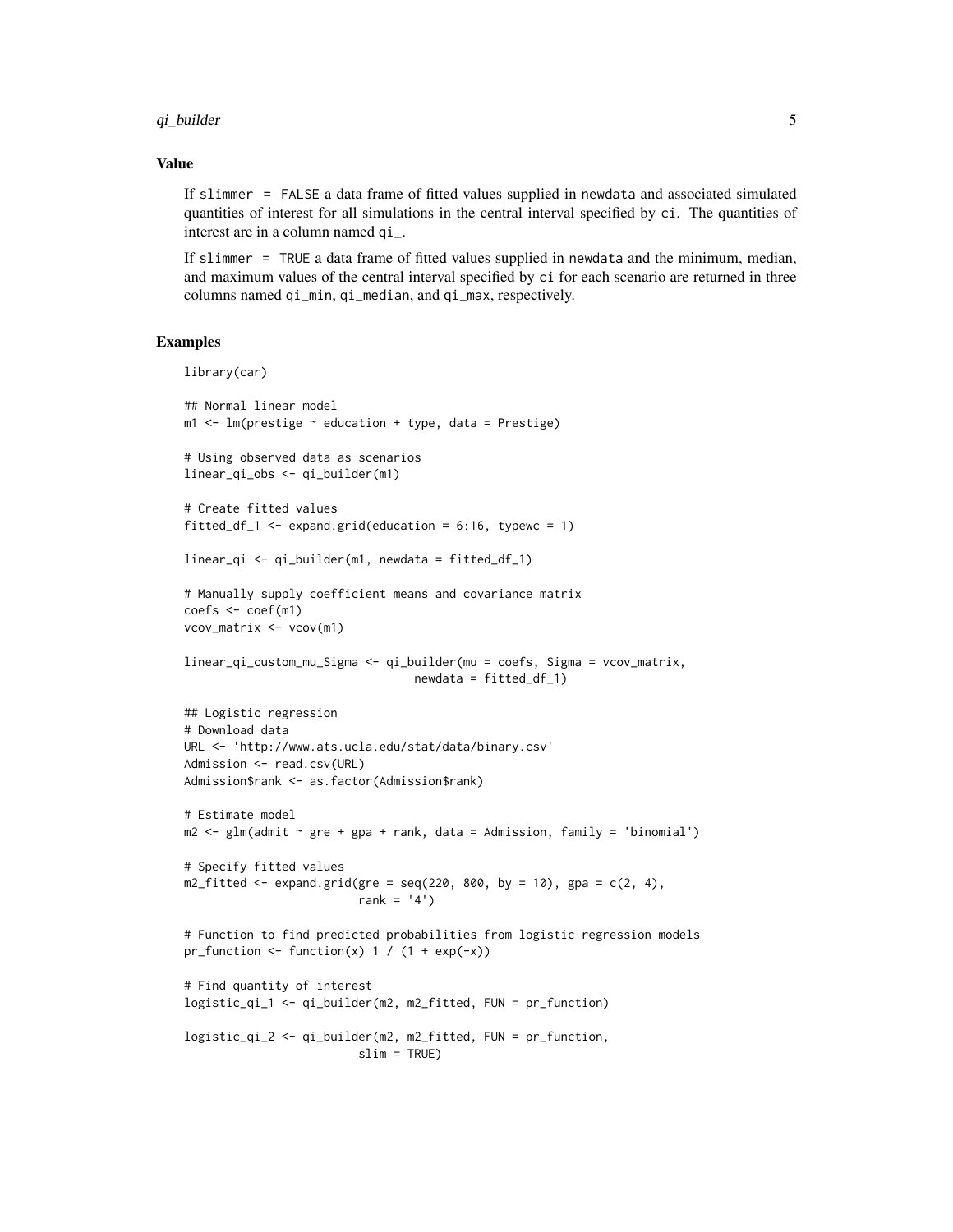<span id="page-5-1"></span><span id="page-5-0"></span>qi\_slimmer *Find maximum, minimum, and median values for each scenario found using* [qi\\_builder](#page-3-1)

#### Description

Find maximum, minimum, and median values for each scenario found using [qi\\_builder](#page-3-1)

#### Usage

```
qi_slimmer(df, scenario_var = "scenario_", qi_var = "qi_")
```
#### Arguments

| df           | a data frame of simulated quantities of interest created by q i builder.                          |
|--------------|---------------------------------------------------------------------------------------------------|
| scenario_var | character string of the variable name marking the scenarios.                                      |
| qi_var       | character string of the name of the variable with the simulated quantity of inter-<br>est values. |

## Details

This funciton slims down a simulation data set to some of its key features (minimun, median, and maximum value for each fitted scenario) so that it takes up less memory and can be easily plotted.

The function is incorporated into  $qi\_builder$  and can be run using slim = TRUE.

#### Value

A data frame with the fitted values and the minimum (qi\_min), median (qi\_median), and maximum (qi\_max) values from the central interval specified with ci in [qi\\_builder](#page-3-1).

```
library(car)
```

```
# Normal linear model
m1 <- lm(prestige \sim education + type, data = Prestige)
# Simulate coefficients
m1_sims \leq b_sim(m1)
# Create fitted values
fitted_df \leq expand.grid(education = 6:16, typewc = 1)
# Find predicted outcomes (95% central interval, by default)
linear_qi <- qi_builder(b_sims = m1_sims, newdata = fitted_df, slim = FALSE)
```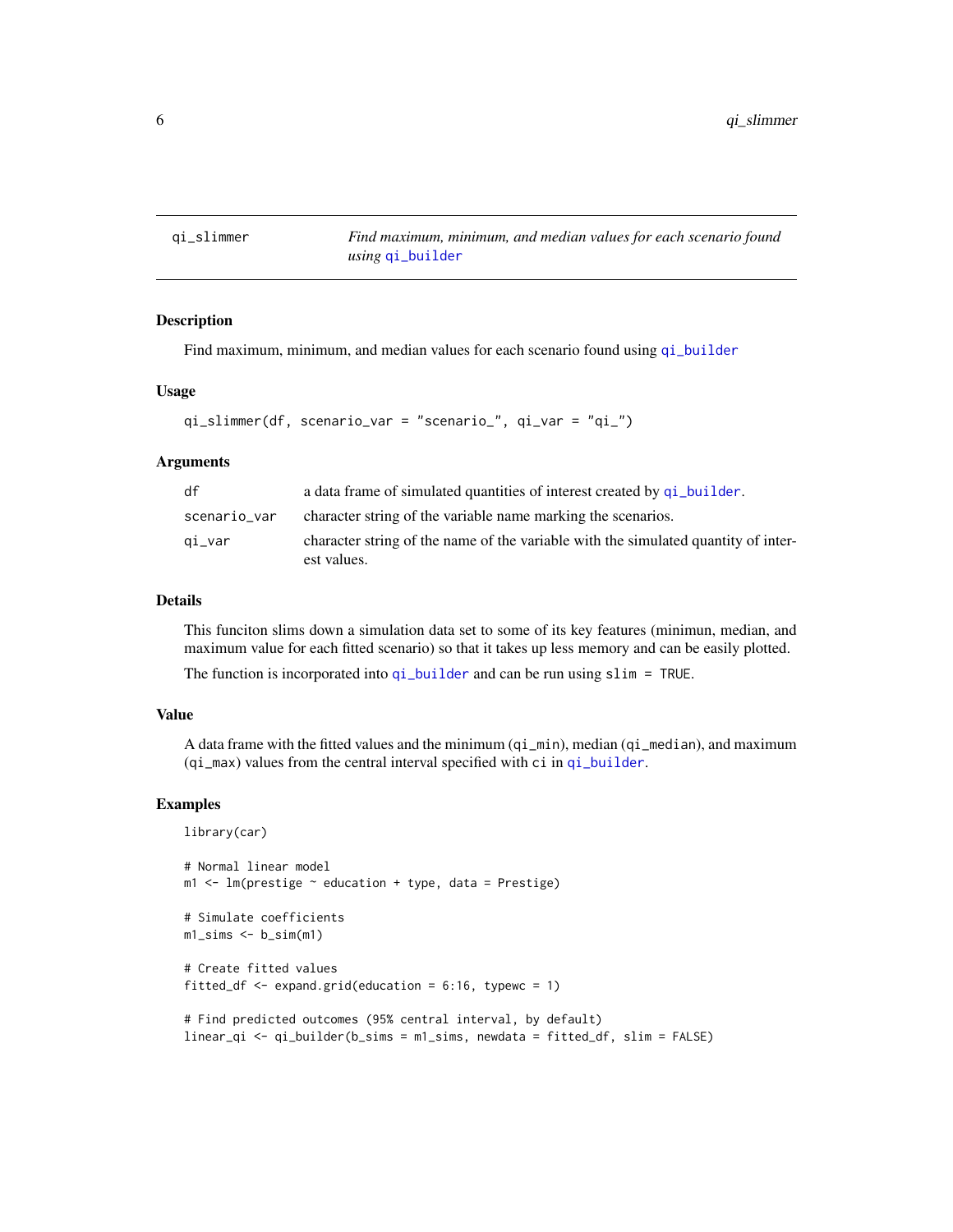# qi\_slimmer

```
# Slim data set
linear_slim <- qi_slimmer(linear_qi)
```